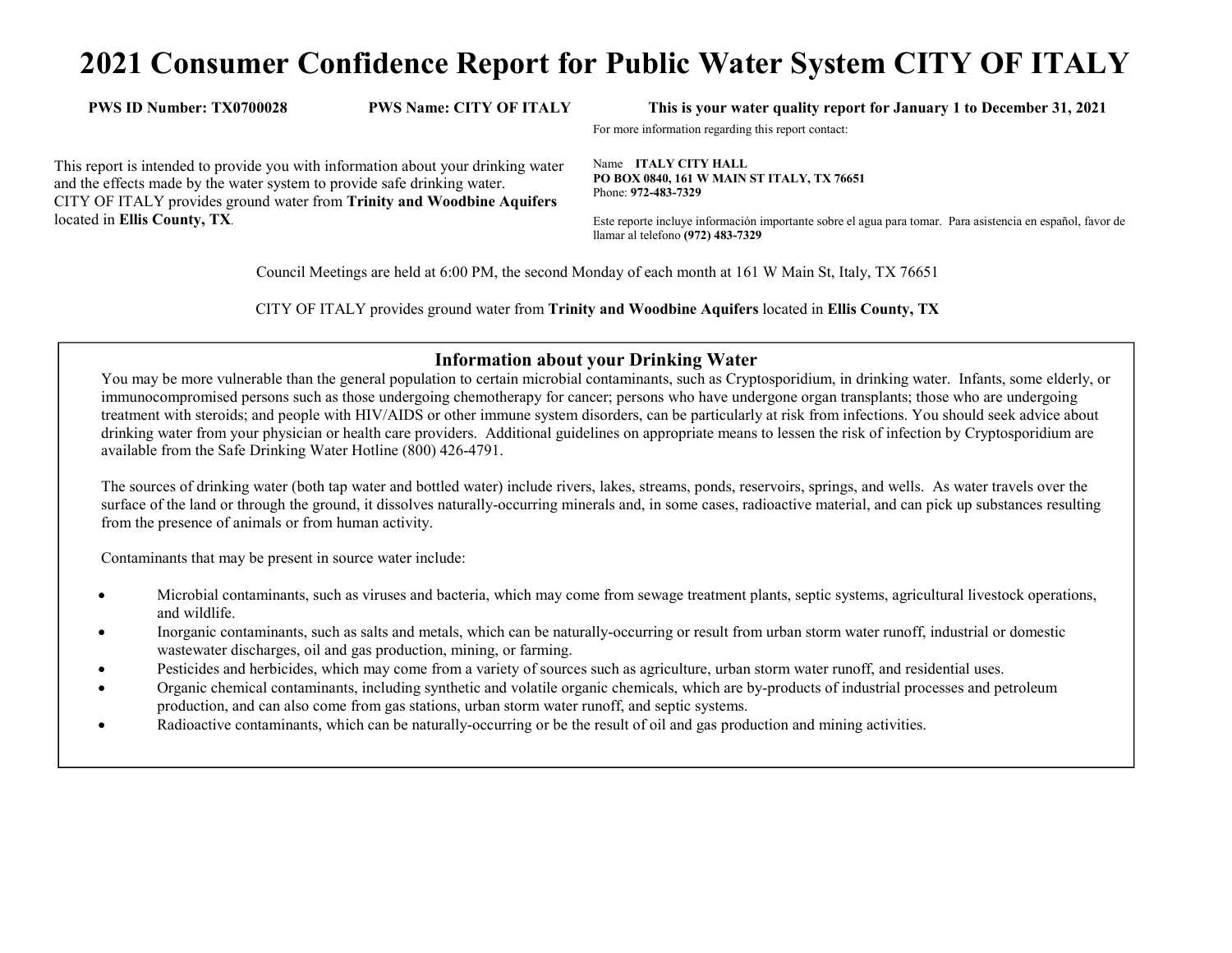In order to ensure that tap water is safe to drink, EPA prescribes regulations which limit the amount of certain contaminants in water provided by public water systems. FDA regulations establish limits for contaminants in bottled water which must provide the same protection for public health.

Contaminants may be found in drinking water that may cause taste, color, or odor problems. These types of problems are not necessarily causes for health concerns. For more information on taste, odor, or color of drinking water, please contact the system's business office.

Drinking water, including bottled water, may reasonably be expected to contain at least small amounts of some contaminants. The presence of contaminants does not necessarily indicate that water poses a health risk. More information about contaminants and potential health effects can be obtained by calling the EPAs Safe Drinking Water Hotline at (800) 426-4791

If present, elevated levels of lead can cause serious health problems, especially for pregnant women and young children. Lead in drinking water is primarily from materials and components associated with service lines and home plumbing. The City of Italy is responsible for providing high quality drinking water, but we cannot control the variety of materials used in plumbing components. When your water has been sitting for several hours, you can minimize the potential for lead exposure by flushing your tap for 30 seconds to 2 minutes before using water for drinking or cooking. If you are concerned about lead in your water, you may wish to have your water tested. Information on lead in drinking water, testing methods, and steps you can take to minimize exposure is available from the Safe Drinking Water Hotline or at http://www.epa.gov/safewater/lead.

For more information, please call Shawn Holden of City of Italy at 972-483-7329 x 102. Some home water treatment units are also available to remove fluoride from drinking water. To learn more about available home water treatment units, you may call NSF International at 1-877-8-NSF-HELP.

## **Information about Source Water**

 TCEQ completed an assessment of your source water, and results indicate that some of our sources are susceptible to certain contaminants. The sampling requirements for your water system is based on this susceptibility and previous sample data. Any detections of these contaminants will be found in this Consumer Confidence Report. For more information on source water assessments and protection efforts at our system contact **Shawn Holden, Public Works Director at 972-783-7329 x 102.** 

**For more information about your sources of water, please refer to the Source Water Assessment Viewer available at the following URL: http://gis3.tceq.state.tx.us/swav/Controller/index.jsp?wtrsrc+** 

**Further details about sources and source-water assessments are available in Drinking Water Watch at the following URL: http://dww.tceq.texas.gov/DWW**

| <b>Source Water Name</b> |                  | <b>Type of Water</b> | <b>Report Status</b> | Location        |
|--------------------------|------------------|----------------------|----------------------|-----------------|
| 101 HOUSTON              | 101 HOUSTON      | $\rm GW$             |                      | <b>TRINITY</b>  |
| 2 600 CLARK              | 600 CLARK        | GW                   |                      | <b>TRINTY</b>   |
| 3 600 CLARK              | <b>600 CLARK</b> | $\rm GW$             |                      | <b>WOODBINE</b> |
|                          |                  |                      |                      |                 |

### **LEAD AND COOPER**

| <b>Lead and Copper</b> | <b>Date Sampled</b> | <b>MCLG</b> | <b>Action Level (AL)</b> | 90th Percentile | # Sites Over AL | <b>Units</b> | Violation | <b>Likely Source of Contamination</b>                                                                         |
|------------------------|---------------------|-------------|--------------------------|-----------------|-----------------|--------------|-----------|---------------------------------------------------------------------------------------------------------------|
| <b>Copper</b>          | 09/01/2020          | l.3         |                          | 0.183           |                 | ppm          |           | Erosion of natural deposits; Leaching from wood<br>preservatives; Corrosion of household plumbing<br>systems. |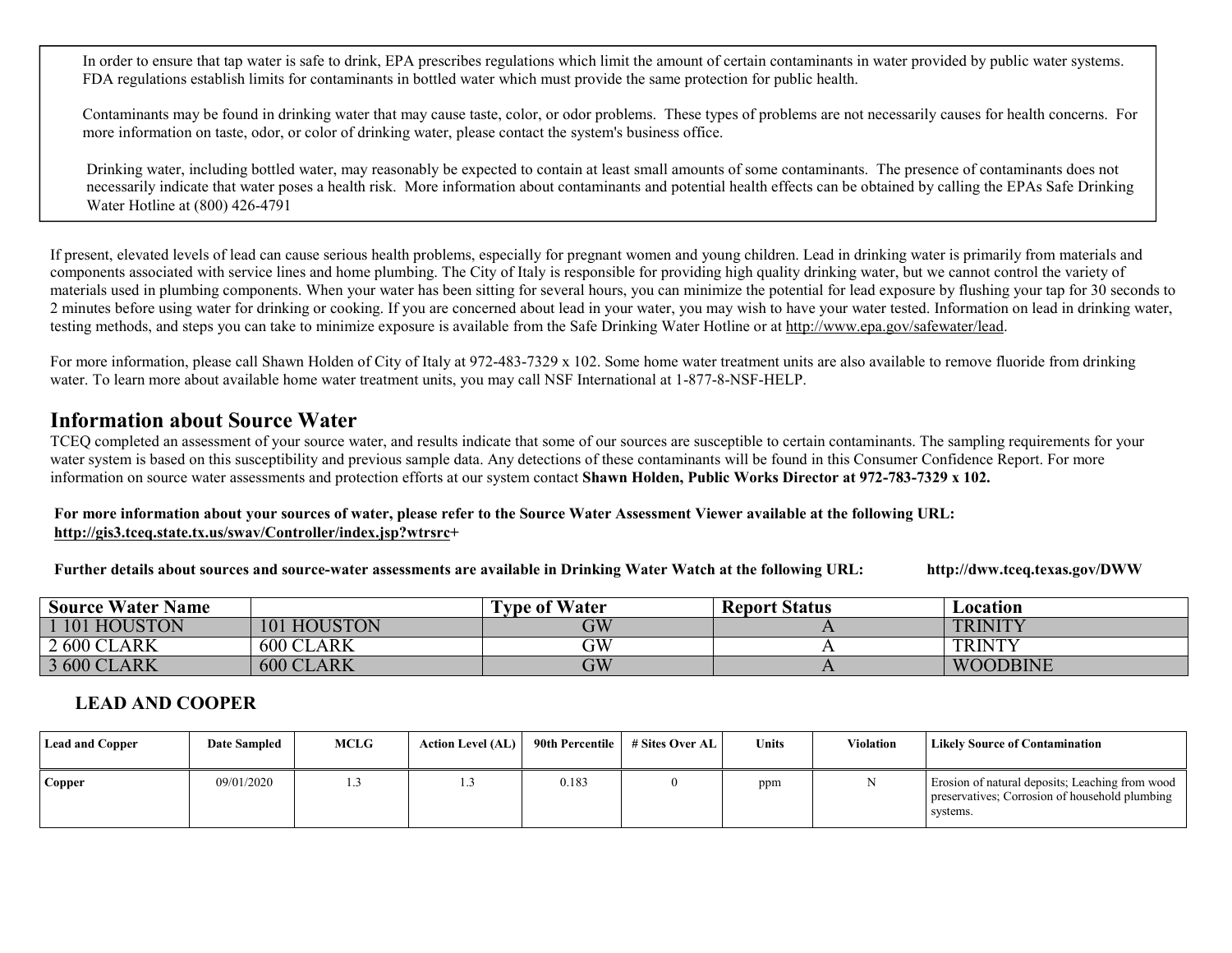#### **Definitions and Abbreviations**

| Definitions and Abbreviations                      | The following tables contain scientific terms and measures, some of which may require explanation.                                                                                                                                                                      |
|----------------------------------------------------|-------------------------------------------------------------------------------------------------------------------------------------------------------------------------------------------------------------------------------------------------------------------------|
| Action Level:                                      | The concentration of a contaminant which, if exceeded, triggers treatment or other requirements which a water system must follow.                                                                                                                                       |
| Avg:                                               | Regulatory compliance with some MCLs are based on running annual average of monthly samples.                                                                                                                                                                            |
| Level 1 Assessment:                                | A Level 1 assessment is a study of the water system to identify potential problems and determine (if possible) why total coliform bacteria have been found in our water<br>system.                                                                                      |
| Level 2 Assessment:                                | A Level 2 assessment is a very detailed study of the water system to identify potential problems and determine (if possible) why an E. coli MCL violation has occurred<br>and/or why total coliform bacteria have been found in our water system on multiple occasions. |
| Maximum Contaminant Level or MCL:                  | The highest level of a contaminant that is allowed in drinking water. MCLs are set as close to the MCLGs as feasible using the best available treatment technology.                                                                                                     |
| Maximum Contaminant Level Goal or MCLG:            | The level of a contaminant in drinking water below which there is no known or expected risk to health. MCLGs allow for a margin of safety.                                                                                                                              |
| Maximum residual disinfectant level or MRDL:       | The highest level of a disinfectant allowed in drinking water. There is convincing evidence that addition of a disinfectant is necessary for control of microbial<br>contaminants.                                                                                      |
| Maximum residual disinfectant level goal or MRDLG: | The level of a drinking water disinfectant below which there is no known or expected risk to health. MRDLGs do not reflect the benefits of the use of disinfectants to<br>control microbial contaminants                                                                |
| <b>MFL</b>                                         | million fibers per liter (a measure of asbestos)                                                                                                                                                                                                                        |
| mrem:                                              | millirems per year (a measure of radiation absorbed by the body)                                                                                                                                                                                                        |
| <b>NTU</b>                                         | nephelometric turbidity units (a measure of turbidity)                                                                                                                                                                                                                  |
| pCi/L                                              | picocuries per liter (a measure of radioactivity)                                                                                                                                                                                                                       |
| ppb:                                               | micrograms per liter or parts per billion                                                                                                                                                                                                                               |
| ppm:                                               | milligrams per liter or parts per million                                                                                                                                                                                                                               |
| ppq                                                | parts per quadrillion, or picograms per liter (pg/L)                                                                                                                                                                                                                    |
| ppt                                                | parts per trillion, or nanograms per liter $(ng/L)$                                                                                                                                                                                                                     |
| Treatment Technique or TT:                         | A required process intended to reduce the level of a contaminant in drinking water.                                                                                                                                                                                     |